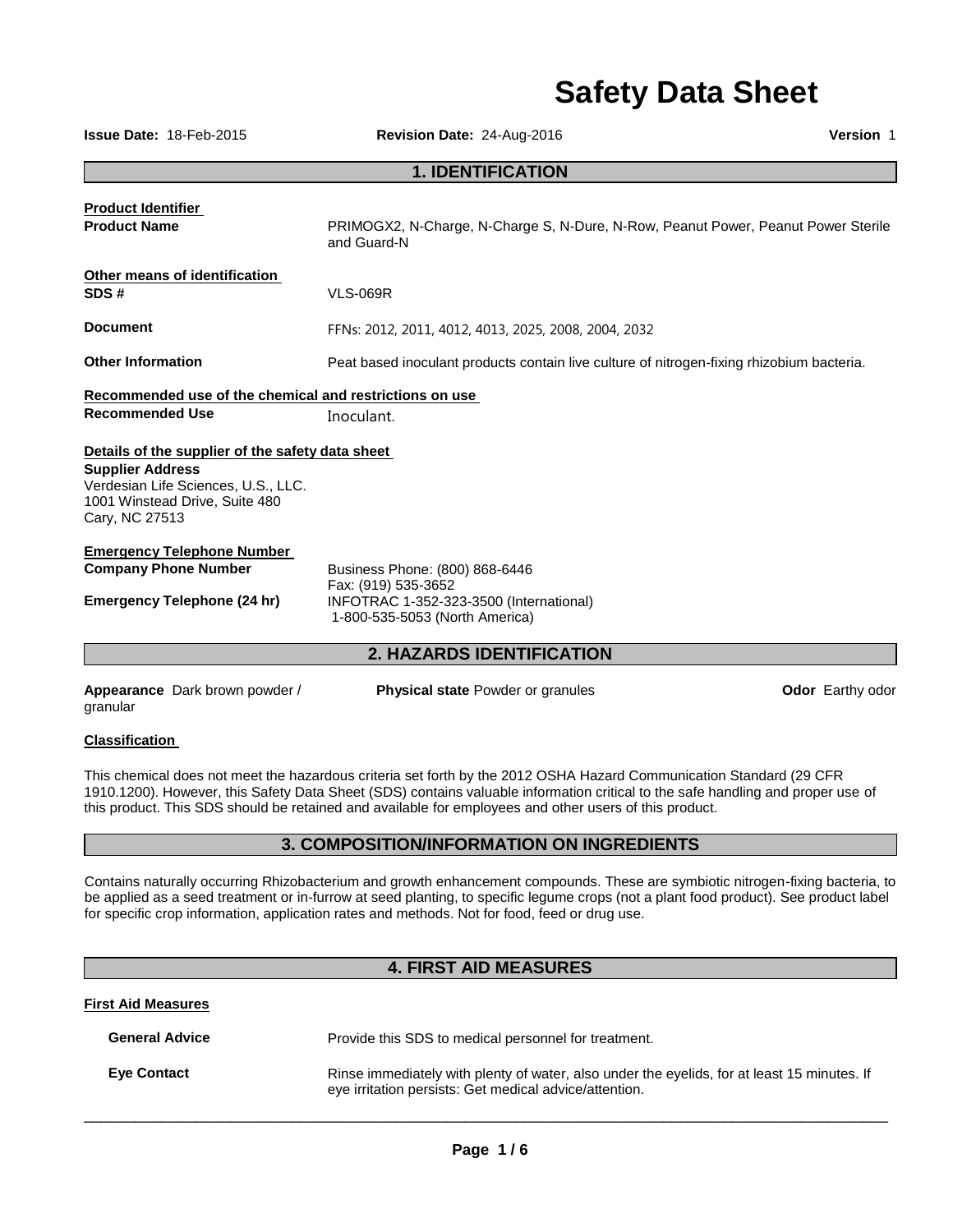| <b>Skin Contact</b> | Wash off immediately with plenty of water. Take off contaminated clothing. Wash<br>contaminated clothing before reuse.                                      |
|---------------------|-------------------------------------------------------------------------------------------------------------------------------------------------------------|
| <b>Inhalation</b>   | Remove exposed individual(s) to fresh air for 20 minutes. Consult a physician / poison<br>center if individual's condition declines or if symptoms persist. |
| Ingestion           | Do NOT induce vomiting. Rinse mouth. Get medical attention if you feel unwell.                                                                              |

\_\_\_\_\_\_\_\_\_\_\_\_\_\_\_\_\_\_\_\_\_\_\_\_\_\_\_\_\_\_\_\_\_\_\_\_\_\_\_\_\_\_\_\_\_\_\_\_\_\_\_\_\_\_\_\_\_\_\_\_\_\_\_\_\_\_\_\_\_\_\_\_\_\_\_\_\_\_\_\_\_\_\_\_\_\_\_\_\_\_\_\_\_

#### **Most important symptoms and effects**

**Symptoms May cause eye, skin and respiratory tract irritation.** 

#### **Indication of any immediate medical attention and special treatment needed**

**Notes to Physician Treat symptomatically.** 

### **5. FIRE-FIGHTING MEASURES**

#### **Suitable Extinguishing Media**

Use extinguishing measures that are appropriate to local circumstances and the surrounding environment.

#### **Unsuitable Extinguishing Media** Not determined.

#### **Specific Hazards Arising from the Chemical**

Product is not flammable.

#### **Explosion Data**

#### **Protective equipment and precautions for firefighters**

As in any fire, wear self-contained breathing apparatus pressure-demand, MSHA/NIOSH (approved or equivalent) and full protective gear.

#### **6. ACCIDENTAL RELEASE MEASURES**

#### **Personal precautions, protective equipment and emergency procedures**

#### **Environmental precautions**

**Environmental precautions** See Section 12 for additional Ecological Information.

#### **Methods and material for containment and cleaning up**

| <b>Methods for Containment</b> | Prevent further leakage or spillage if safe to do so. |
|--------------------------------|-------------------------------------------------------|
|                                |                                                       |

**Methods for Clean-Up Keep in suitable, closed containers for disposal.** 

# **7. HANDLING AND STORAGE**

#### **Precautions for safe handling**

**Advice on Safe Handling** Wash thoroughly after handling. Use personal protection recommended in Section 8. Avoid contact with skin, eyes or clothing.

#### **Conditions for safe storage, including any incompatibilities**

**Storage Conditions Keep containers tightly closed in a dry, cool and well-ventilated place.**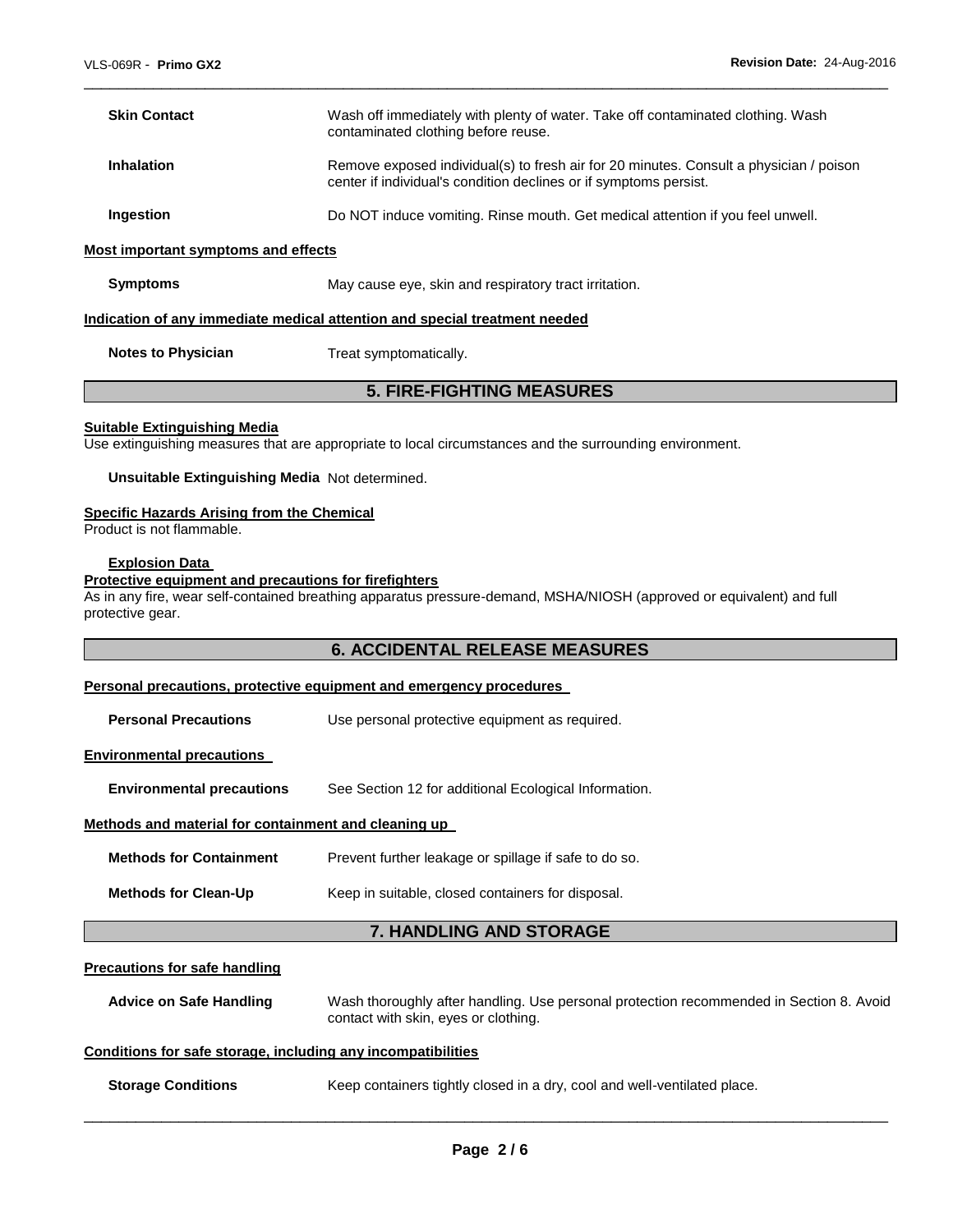**Incompatible Materials** Some seed-applied chemicals, including fungicides, may be harmful to the bacteria in this product. See product label for further information on the use of fungicides or other chemicals in conjunction with seed treatment.

# **8. EXPOSURE CONTROLS/PERSONAL PROTECTION**

\_\_\_\_\_\_\_\_\_\_\_\_\_\_\_\_\_\_\_\_\_\_\_\_\_\_\_\_\_\_\_\_\_\_\_\_\_\_\_\_\_\_\_\_\_\_\_\_\_\_\_\_\_\_\_\_\_\_\_\_\_\_\_\_\_\_\_\_\_\_\_\_\_\_\_\_\_\_\_\_\_\_\_\_\_\_\_\_\_\_\_\_\_

#### **Exposure Guidelines**

| <b>Other Information</b>         | Please follow exposure quidelines for inert or Nuisance dust: OSHA - PEL - 15 mg/m <sup>3</sup><br>Cal OSHA PEL-10 mg/m <sup>3</sup> .   |
|----------------------------------|------------------------------------------------------------------------------------------------------------------------------------------|
| Appropriate engineering controls |                                                                                                                                          |
| <b>Engineering Controls</b>      | Apply technical measures to comply with the occupational exposure limits.                                                                |
|                                  | Individual protection measures, such as personal protective equipment                                                                    |
| <b>Eye/Face Protection</b>       | Wear eye/face protection.                                                                                                                |
| <b>Skin and Body Protection</b>  | Refer to 29 CFR 1910.138 for appropriate skin and body protection.                                                                       |
| <b>Respiratory Protection</b>    | NIOSH approved respiratory protection for nuisance dusts if needed. Refer to 29 CFR<br>1910.134 for respiratory protection requirements. |

**General Hygiene Considerations** Handle in accordance with good industrial hygiene and safety practice.

# **9. PHYSICAL AND CHEMICAL PROPERTIES**

#### **Information on basic physical and chemical properties**

| <b>Physical state</b><br>Appearance<br>Color | Solid<br>Dark brown powder / granular<br>Dark brown | Odor<br><b>Odor Threshold</b> | Earthy odor<br>Not determined |
|----------------------------------------------|-----------------------------------------------------|-------------------------------|-------------------------------|
| <b>Property</b>                              | Values                                              | Remarks • Method              |                               |
| рH                                           | $6.5 - 7.4$                                         |                               |                               |
| <b>Melting Point/Freezing Point</b>          | Not determined                                      |                               |                               |
| <b>Boiling Point/Boiling Range</b>           | Not determined                                      |                               |                               |
| <b>Flash Point</b>                           | Not determined                                      |                               |                               |
| <b>Evaporation Rate</b>                      | Not determined                                      |                               |                               |
| <b>Flammability (Solid, Gas)</b>             | Not determined                                      |                               |                               |
| <b>Flammability Limits in Air</b>            |                                                     |                               |                               |
| <b>Upper Flammability Limits</b>             | Not determined                                      |                               |                               |
| <b>Lower Flammability Limit</b>              | Not determined                                      |                               |                               |
| <b>Vapor Pressure</b>                        | Not determined                                      |                               |                               |
| <b>Vapor Density</b>                         | Not determined                                      |                               |                               |
| <b>Relative Density</b>                      | 0.6                                                 |                               |                               |
| <b>Water Solubility</b>                      | Not determined                                      |                               |                               |
| Solubility in other solvents                 | Not determined                                      |                               |                               |
| <b>Partition Coefficient</b>                 | Not determined                                      |                               |                               |
| <b>Auto-ignition Temperature</b>             | Not determined                                      |                               |                               |
| <b>Decomposition Temperature</b>             | Not determined                                      |                               |                               |
| <b>Kinematic Viscosity</b>                   | Not determined                                      |                               |                               |
| <b>Dynamic Viscosity</b>                     | Not determined                                      |                               |                               |
| <b>Explosive Properties</b>                  | Not determined                                      |                               |                               |
| <b>Oxidizing Properties</b>                  | Not determined                                      |                               |                               |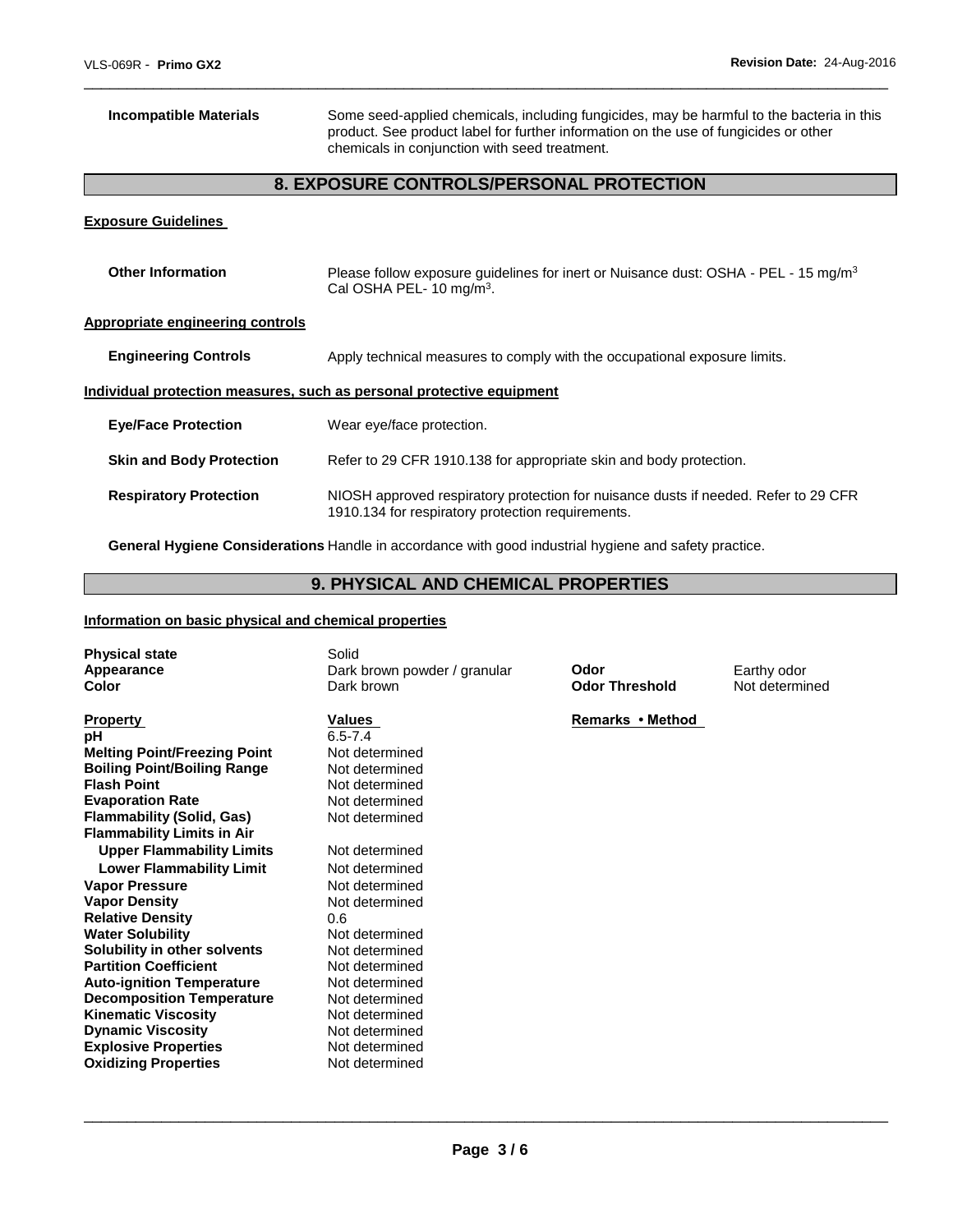#### \_\_\_\_\_\_\_\_\_\_\_\_\_\_\_\_\_\_\_\_\_\_\_\_\_\_\_\_\_\_\_\_\_\_\_\_\_\_\_\_\_\_\_\_\_\_\_\_\_\_\_\_\_\_\_\_\_\_\_\_\_\_\_\_\_\_\_\_\_\_\_\_\_\_\_\_\_\_\_\_\_\_\_\_\_\_\_\_\_\_\_\_\_ **10. STABILITY AND REACTIVITY**

#### **Reactivity**

Not reactive under normal conditions.

#### **Chemical Stability**

Stable under recommended storage conditions.

#### **Possibility of Hazardous Reactions**

None under normal processing.

Hazardous Polymerization Hazardous polymerization does not occur.

#### **Conditions to Avoid**

Incompatible Materials.

#### **Incompatible Materials**

Some seed-applied chemicals, including fungicides, may be harmful to the bacteria in this product. See product label for further information on the use of fungicides or other chemicals in conjunction with seed treatment.

#### **Hazardous Decomposition Products**

Oxides of carbon.

# **11. TOXICOLOGICAL INFORMATION**

#### **Information on likely routes of exposure**

| <b>Product Information</b> |                                                                                        |
|----------------------------|----------------------------------------------------------------------------------------|
| <b>Eve Contact</b>         | Direct contact with eyes may cause temporary irritation.                               |
| <b>Skin Contact</b>        | May cause temporary irritation on skin contact.                                        |
| <b>Inhalation</b>          | Dusts of this product may cause irritation of the nose, throat, and respiratory tract. |
| Ingestion                  | May cause discomfort if swallowed.                                                     |

#### **Information on physical, chemical and toxicological effects**

| <b>Symptoms</b>      | Please see section 4 of this SDS for symptoms.                                                                                               |
|----------------------|----------------------------------------------------------------------------------------------------------------------------------------------|
|                      | Delaved and immediate effects as well as chronic effects from short and long-term exposure                                                   |
| <b>Sensitization</b> | Not a skin sensitizer.                                                                                                                       |
| Carcinogenicity      | Based on the information provided, this product does not contain any carcinogens or<br>potential carcinogens as listed by OSHA, IARC or NTP. |

## **Numerical measures of toxicity**

| The following values are calculated based on chapter 3.1 of the GHS document. |  |  |  |  |  |  |  |  |
|-------------------------------------------------------------------------------|--|--|--|--|--|--|--|--|
|-------------------------------------------------------------------------------|--|--|--|--|--|--|--|--|

| ATEmix (oral)   | $> 5000$ mg/kg |
|-----------------|----------------|
| ATEmix (dermal) | $> 5000$ mg/kg |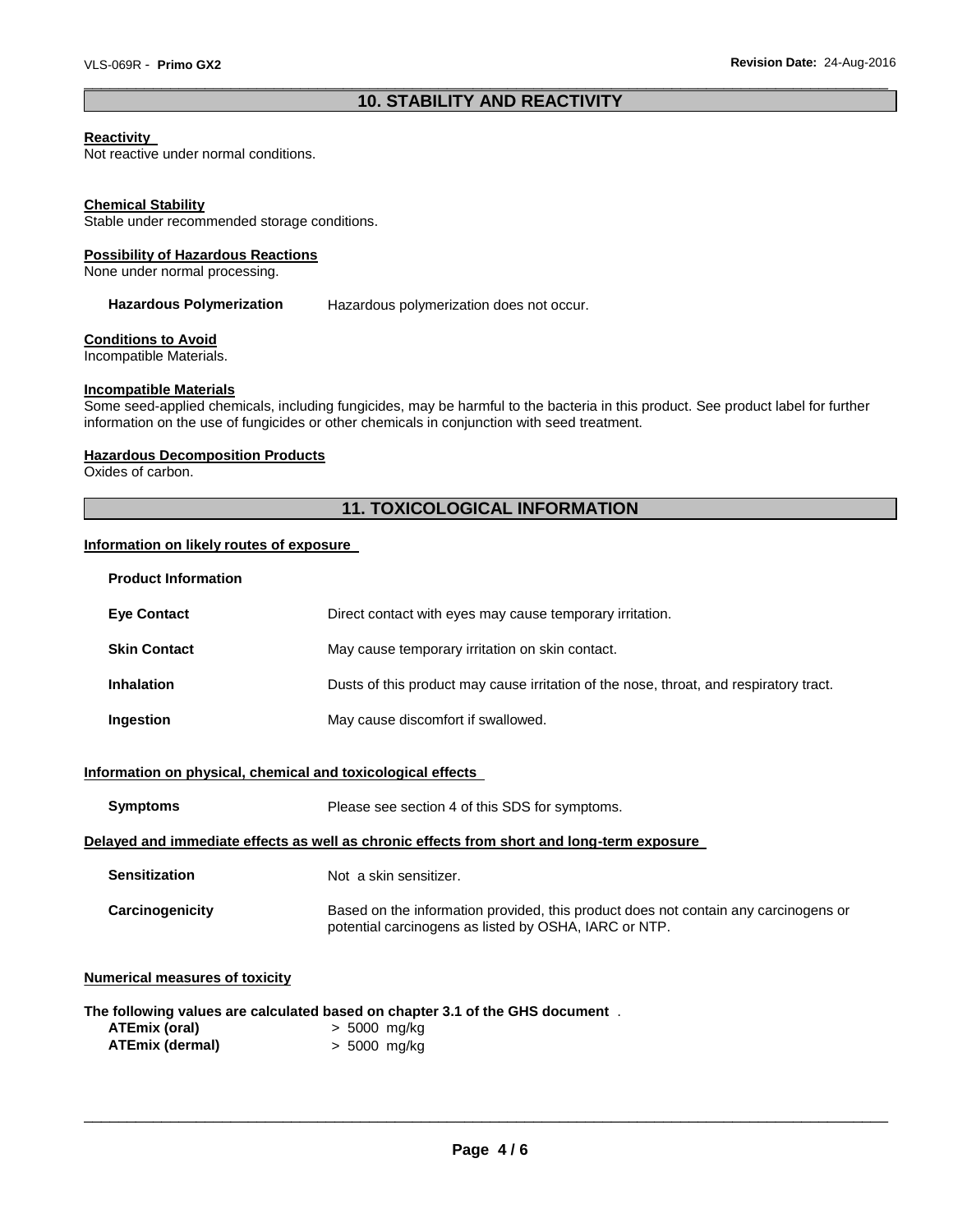#### \_\_\_\_\_\_\_\_\_\_\_\_\_\_\_\_\_\_\_\_\_\_\_\_\_\_\_\_\_\_\_\_\_\_\_\_\_\_\_\_\_\_\_\_\_\_\_\_\_\_\_\_\_\_\_\_\_\_\_\_\_\_\_\_\_\_\_\_\_\_\_\_\_\_\_\_\_\_\_\_\_\_\_\_\_\_\_\_\_\_\_\_\_ **12. ECOLOGICAL INFORMATION**

#### **Ecotoxicity**

This product contains bacterial strain(s) that occur(s) naturally in soil.

#### **Persistence/Degradability**

Not determined.

#### **Bioaccumulation**

Not determined.

# **Mobility**

Not determined

#### **Other Adverse Effects**

Not determined

# **13. DISPOSAL CONSIDERATIONS**

#### **Waste Treatment Methods**

| <b>Disposal of Wastes</b>        | Disposal should be in accordance with applicable regional, national and local laws and<br>regulations.                         |  |  |
|----------------------------------|--------------------------------------------------------------------------------------------------------------------------------|--|--|
| <b>Contaminated Packaging</b>    | Disposal should be in accordance with applicable regional, national and local laws and<br>regulations.                         |  |  |
| <b>14. TRANSPORT INFORMATION</b> |                                                                                                                                |  |  |
| <b>Note</b>                      | Please see current shipping paper for most up to date shipping information, including<br>exemptions and special circumstances. |  |  |
| <u>DOT</u>                       | Not regulated                                                                                                                  |  |  |
| <b>IATA</b>                      | Not regulated                                                                                                                  |  |  |
| <b>IMDG</b>                      | Not regulated                                                                                                                  |  |  |

### **15. REGULATORY INFORMATION**

#### **International Inventories**

#### **US Federal Regulations**

#### **CERCLA**

This material, as supplied, does not contain any substances regulated as hazardous substances under the Comprehensive Environmental Response Compensation and Liability Act (CERCLA) (40 CFR 302) or the Superfund Amendments and Reauthorization Act (SARA) (40 CFR 355).

#### **SARA 313**

Section 313 of Title III of the Superfund Amendments and Reauthorization Act of 1986 (SARA). This product does not contain any chemicals which are subject to the reporting requirements of the Act and Title 40 of the Code of Federal Regulations, Part 372

#### **CWA (Clean Water Act)**

This product does not contain any substances regulated as pollutants pursuant to the Clean Water Act (40 CFR 122.21 and 40 CFR 122.42)